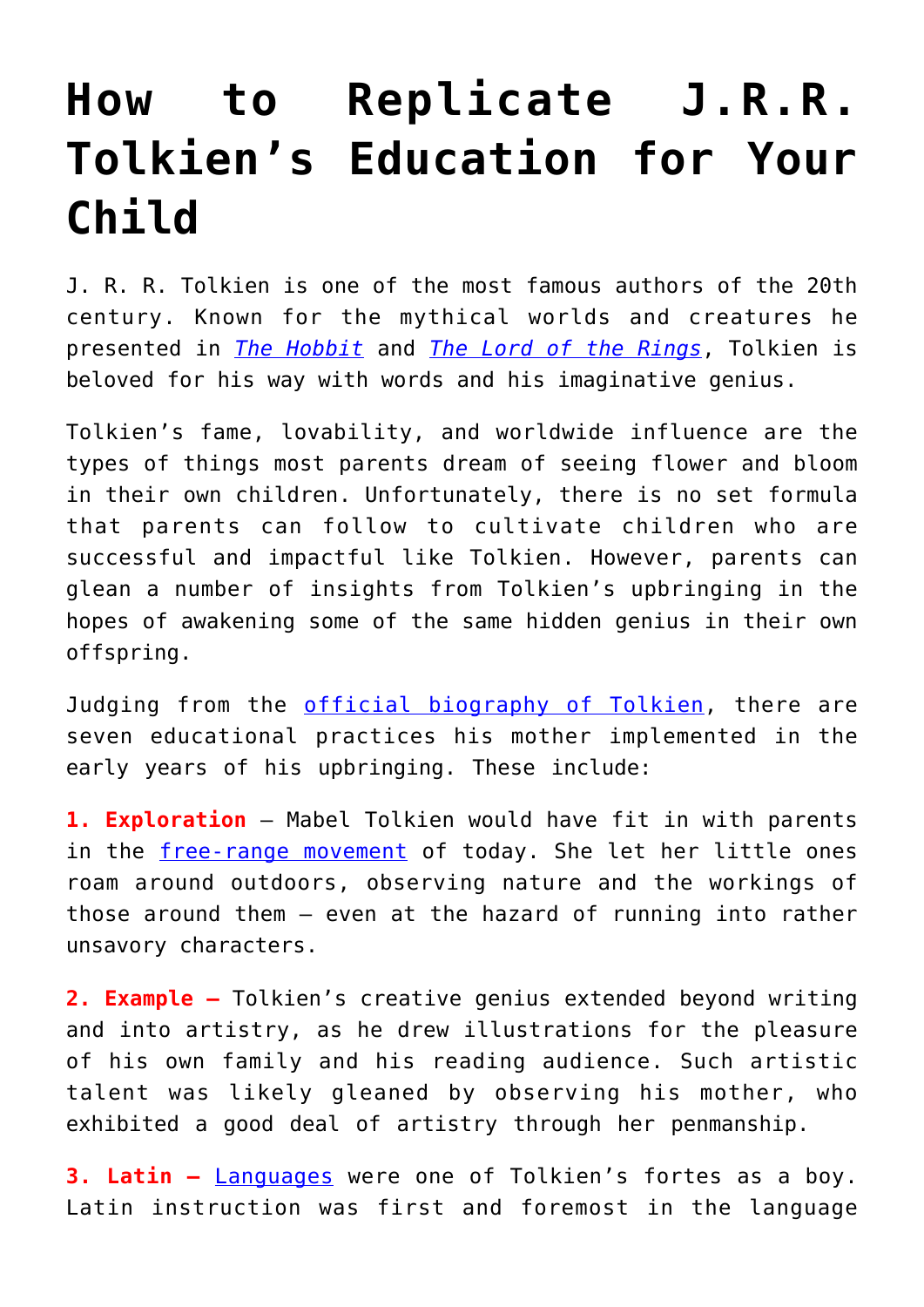category, but Tolkien also devoted time to studying Greek, French, and others. He also created his own languages.

**4. Exposure –** While Tolkien may appear the model pupil, his prowess did not extend to every area of study, and music was his Waterloo. While his mother introduced him to piano lessons, she also appears to have had the good sense of recognizing when the venture was unsuccessful. In other words, she gave him the opportunity, but didn't force the issue when things weren't working out.

**5. Books –** Tolkien's mother saw the value of good reading material and sought to ensure that her son had plenty of it. Among the books he read were *Alice in Wonderland,* Lang *Fairy Books,* works by George Macdonald, and various stories about "Red Indian[s]."

**6. Encourage Imagination –** The stories Tolkien read as a child undoubtedly influenced his later writings, but they also appear to have started him on his own storytelling at a young age. According to his biographer, Tolkien was dreaming up fantastical stories about dragons as early as age seven.

**7. Religious Training –** Finally, Tolkien's mother sought to incorporate religious training into Tolkien's upbringing. This was largely accomplished by making church attendance a high priority, even though the foot trek to church was a long and arduous one for a young boy like Tolkien.

The interesting thing about these seven items is that many of them comprise what Dorothy Sayers, an academic contemporary of Tolkien, labeled as "[The Lost Tools of Learning.](http://www.gbt.org/text/sayers.html)" We refer to these tools today as "classical education."

When Sayers wrote "The Lost Tools of Learning" in 1947, she encouraged schools and parents to get back to employing "observation and memory" in a child's education; to fill a child's mind "with stories of every kind – classical myth, European legend, and so forth;" to teach Latin, which was "the